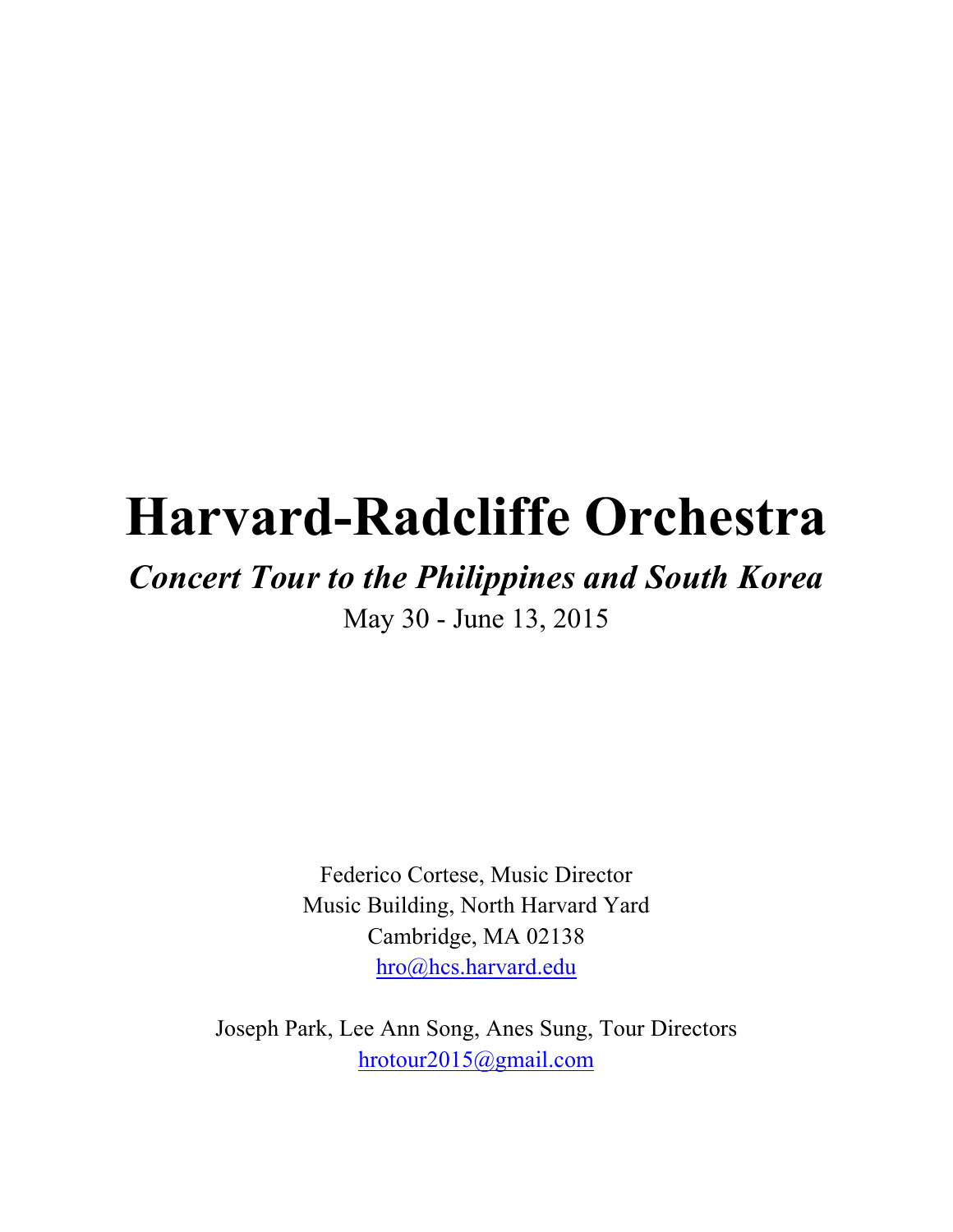Dear students, parents, and friends of the Harvard-Radcliffe Orchestra,

The Harvard-Radcliffe Orchestra (HRO) has been proudly making music for over 200 years. Founded in 1808, HRO is considered the oldest continuously performing symphony orchestra in the United States. With over 80 members, the orchestra is the largest student musical group at Harvard College and performs four concerts each year in the historic Sanders Theatre. Since 2009, the orchestra has been conducted by Maestro Federico Cortese, a Senior Lecturer of Music at Harvard University. HRO's concerts are a central component of the arts community at Harvard University. Each year, the orchestra performs four subscription concerts and often performs as part of Harvard's ARTS First festival. In recent years, the orchestra has collaborated with artistic talents including Yo-Yo Ma, the Silk Road Ensemble, Mark O' Connor, Lynn Chang, and Robert Levin. In addition, HRO actively cooperates with various musical ensembles, including the Harvard Holden Choirs and the Harvard-Radcliffe Chorus. In past years, the orchestra has traveled internationally on tours to Mexico (1962), Canada (1972), the former Soviet Union (1984), Europe (1992), Brazil (2000), South Korea (2008), Cuba (2011), and, most recently, Israel and Jordan (2013).

We are incredibly thrilled to be traveling to the Philippines and South this summer. Building on our most recent tours to Cuba and the Middle East, we aim to continue a long tradition of diplomatically meaningful tours. Our exchange will be highlighted by performances in Mindoro Island, Manila, Busan, and Seoul. Among many exciting projects, we will engage in educational and musical outreach for the benefit of Filipino street children sponsored by the Stairway Foundation, perform with the Manila Symphony Orchestra at the Cultural Center of the Philippines, engage in cultural and educational exchange with Inje University, and visit regions of the Korean demilitarized zone to learn about the political conflict between the two Koreas.

Below, you will find itineraries, flight information, and other information pertinent to our travels. In the past few weeks, we have sent out a personal information form, a housing form, and vaccine suggestions in order to aid us in making sure everyone's experience abroad is comfortable and safe. We hope that this packet will excite you about tour and further make the experience the best it can be.

Thank you so much for your support and cooperation so far. These two weeks in June are going to be extraordinarily memorable and important for all of us, so we hope you are looking forward to it as much as we are!

Sincerely,

Joseph Park '15, Lee Ann Song '15, and Anes Sung '16 Harvard-Radcliffe Orchestra, Tour Directors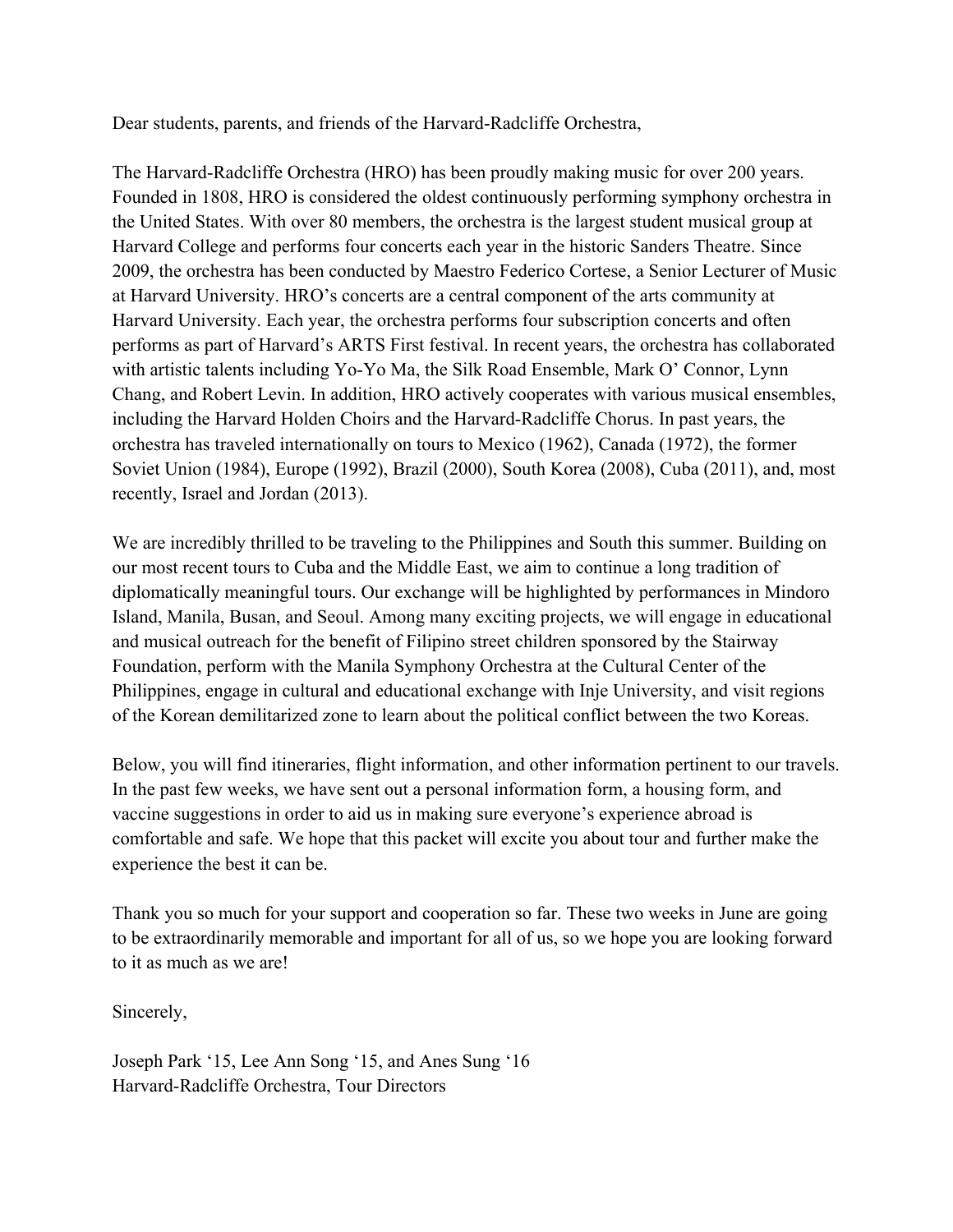## Pre-tour Itinerary

#### *May 17, 2015*

*Key pick up: May 17 (12-6pm) May 24 (12-6pm)*

Commencement housing becomes available (optional) Location TBA

*May 29, 2015* Mandatory Pre-tour rehearsal 1-3pm: Rehearsal I 3-4pm: Break 4-6pm: Rehearsal II

Cambridge, MA Paine Hall, Harvard University

### Itinerary

| May 30, 2015<br>9:30 PM | Depart Harvard for Boston Logan by bus                          | 64 Linnaean St (Currier<br>House)            |  |
|-------------------------|-----------------------------------------------------------------|----------------------------------------------|--|
| May 31, 2015            |                                                                 |                                              |  |
| $1:45$ AM               | Depart Boston to Hong Kong on Cathay Pacific<br>CX811           | <b>Boston Logan Airport</b>                  |  |
| 5:35 AM                 | Arrive in Hong Kong                                             | Hong Kong<br><b>International Airport</b>    |  |
| <b>June 1, 2015</b>     |                                                                 |                                              |  |
| 7:45 AM                 | Depart Hong Kong to Manila on Cathay Pacific<br>CX907           |                                              |  |
| 9:50 AM                 | Arrive in Manila                                                | Ninoy Aquino<br><b>International Airport</b> |  |
| 11:00 AM                | Bus transfer to Batangas                                        | <b>Batangas</b>                              |  |
| 1:00 PM                 | Boat transfer to Puerto Galera                                  | Puerto Galera                                |  |
| 2:30 PM                 | Transfer to Stairway Foundation                                 | Mindoro Island                               |  |
| 3:00 PM                 | Check-in at Stairway Foundation                                 |                                              |  |
| 4:00 PM                 | Beach time, relaxation                                          |                                              |  |
| 7:00 PM                 | Dinner at Stairway Foundation (team 1 dish duty)                |                                              |  |
| 8:30 PM                 | Gather at stage for socializing, cultural exchange,<br>practice |                                              |  |
| 10:30 PM                | Free time/rest                                                  |                                              |  |
| June 2, 2015            |                                                                 |                                              |  |
| 7:00 AM                 | Breakfast (team 2 dish duty)                                    |                                              |  |
| 8:00 AM                 | Introduction and tour of Stairway Foundation                    |                                              |  |
| 10:00 AM                | Snack/break                                                     |                                              |  |
| 10:15 AM                | Morning activities                                              |                                              |  |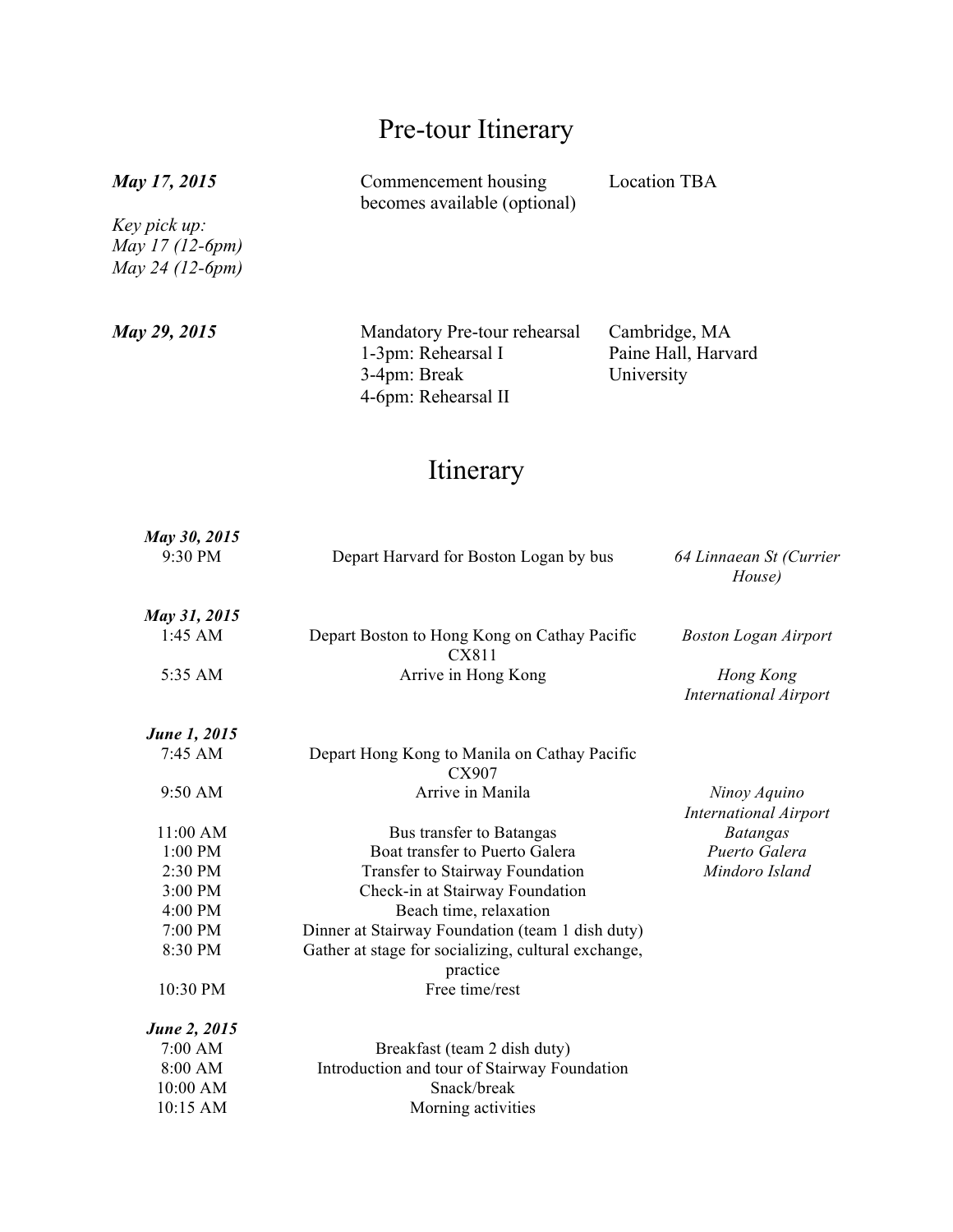| 12:00 PM             | Lunch (team 3 dish duty)                            |                                                |  |  |
|----------------------|-----------------------------------------------------|------------------------------------------------|--|--|
| 1:00 PM              | Music workshop with children                        |                                                |  |  |
| 3:00 PM              | Snack/break                                         |                                                |  |  |
| 3:15 PM              | Rehearsal for evening presentation                  |                                                |  |  |
| 5:00 PM              | Beach time                                          |                                                |  |  |
| 7:00 PM              | Dinner (team 4 dish duty)                           |                                                |  |  |
| 8:00 PM              | Chamber concert for SFI scholars and invited guests |                                                |  |  |
| 9:30 PM              | Full moon gathering on the beach with snacks and    |                                                |  |  |
|                      | drinks; send of "wishing boat," a Youth for Change  |                                                |  |  |
|                      | tradition                                           |                                                |  |  |
| 11:00 PM             | Rest                                                |                                                |  |  |
| <b>June 3, 2015</b>  |                                                     |                                                |  |  |
| 8:00 AM              | <b>Breakfast</b>                                    |                                                |  |  |
| 9:30 AM              | Departure from Stairway                             |                                                |  |  |
| 10:30 AM             | Boat transfer on MSL chartered boat                 | Puerto Galera $\rightarrow$<br><b>Batangas</b> |  |  |
| 12:00 PM             | Bus transfer to Manila                              | Manila                                         |  |  |
| 2:00 PM              | Check-in to Intercontinental Hotel                  |                                                |  |  |
| 2:30 PM              | Lunch at hotel/free time                            |                                                |  |  |
| $6:00$ PM            | Walk from hotel to Glorietta Mass Hall              |                                                |  |  |
| 6:30 PM              | Rehearsal (with snacks and beverages provided by    |                                                |  |  |
|                      | Ayala)                                              |                                                |  |  |
| 9:30 PM              | Dinner                                              |                                                |  |  |
| June 4, 2015         |                                                     |                                                |  |  |
| 8:30 AM              | Breakfast at hotel                                  |                                                |  |  |
| 10:00 AM             | Walk to Greenbelt 5, the Gallery for rehearsal with |                                                |  |  |
|                      | Manila Symphony Orchestra                           |                                                |  |  |
| 12:00 PM             | Public concert                                      |                                                |  |  |
| 2:30 PM              | Lunch                                               |                                                |  |  |
| 4:30 PM              | Bus transfer from Greenbelt to ISM                  |                                                |  |  |
| 5:00 PM              | Free time                                           |                                                |  |  |
| 6:00 PM              | Rehearsal at ISM with MSO                           |                                                |  |  |
| 9:30 PM              | Bus transfer from ISM to hotel                      |                                                |  |  |
| 10:30 PM             | Dinner at Intercontinental Hotel                    |                                                |  |  |
| <b>June 5, 2015</b>  |                                                     |                                                |  |  |
| 7:30 AM              | Breakfast at hotel                                  |                                                |  |  |
| 8:30 AM              | Bus tour of Manila (lunch included)                 |                                                |  |  |
| 1:00 PM              | Rest in hotel                                       |                                                |  |  |
| 3:00 PM              | Bus transfer from hotel to ISM                      |                                                |  |  |
| 4:00 PM              | Rehearsal                                           |                                                |  |  |
| 6:00 PM<br>8:00 PM   | Dinner (buffet at canteen)<br>Concert at ISM        |                                                |  |  |
|                      |                                                     |                                                |  |  |
| 10:00 PM<br>11:00 PM | Bus transfer from ISM to hotel<br>Rest in hotel     |                                                |  |  |
| <b>June 6, 2015</b>  |                                                     |                                                |  |  |
| $1:00$ AM            | Bus transfer from hotel to airport                  |                                                |  |  |
| 3:30 AM              | Depart Manila to Busan on Asiana OX706              | Ninoy Aquino                                   |  |  |
|                      |                                                     |                                                |  |  |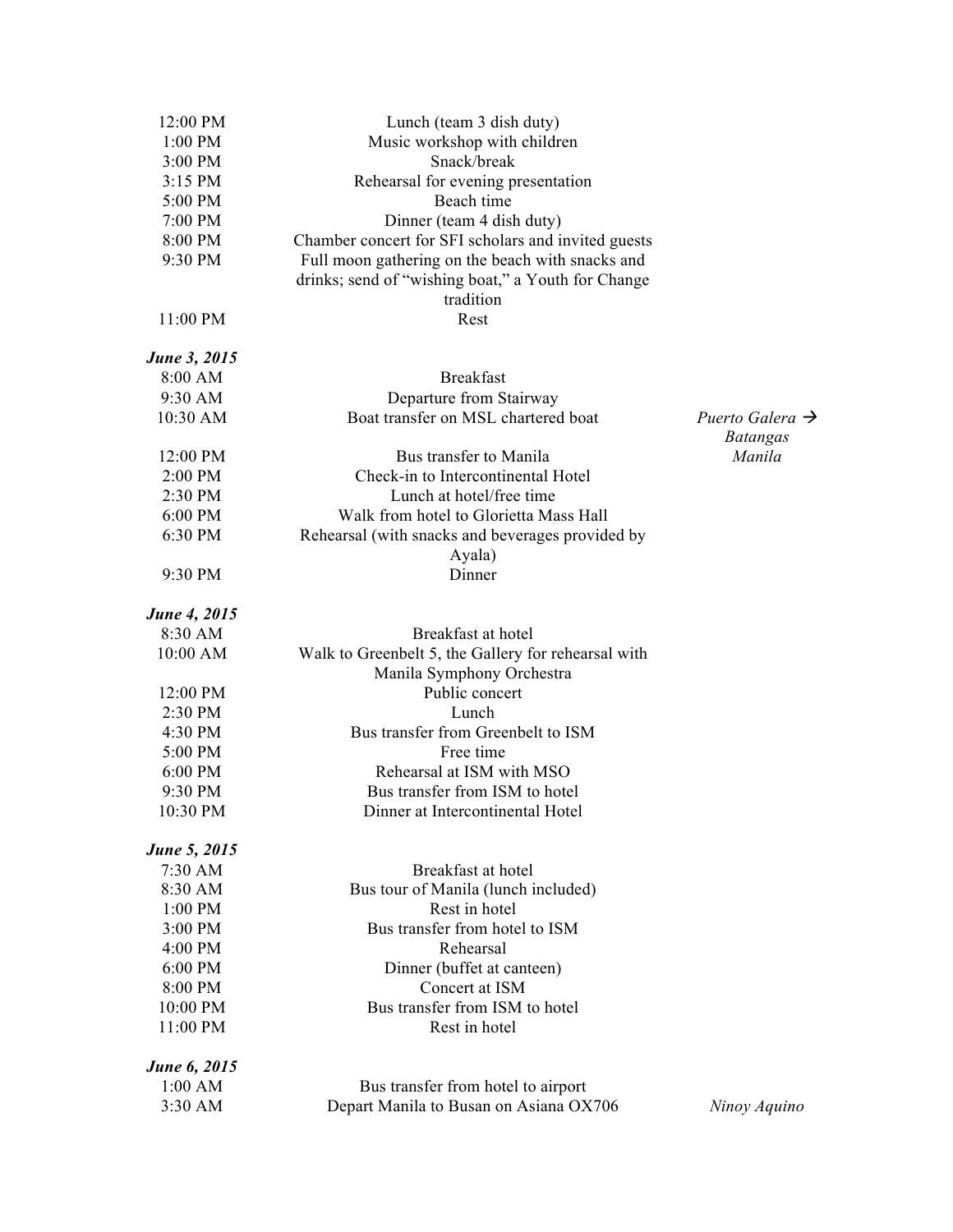| 8:00 AM<br>Arrive in Busan; pick up by Hana Tour Agency |                                                                       | Internationa Airport<br>Gimhae International<br>Airport |
|---------------------------------------------------------|-----------------------------------------------------------------------|---------------------------------------------------------|
| 9:00 AM                                                 | Visit Igidae Park or Orkydo Skywalk if time allows                    |                                                         |
| 10:30 AM                                                | Early check-in for seven rooms at Crown Harbor<br>Hotel               |                                                         |
| 12:00 PM                                                | Visit UN Memorial Cemetery and Busan Municipal<br>Museum              |                                                         |
| 1:00 PM                                                 | Lunch on your own                                                     |                                                         |
| 2:00 PM                                                 | Check in to remainder of hotel rooms                                  |                                                         |
| 2:30 PM                                                 | Bus transfer to Inje University                                       |                                                         |
| 3:00 PM                                                 | Rehearsal                                                             |                                                         |
| 7:00 PM                                                 | Bus transfer to Busan city for dinner at local<br>restaurant          |                                                         |
| June 7, 2015                                            |                                                                       |                                                         |
| 8:00 AM                                                 | Breakfast at hotel                                                    |                                                         |
| 9:00 AM                                                 | Yongdusan Park, Busan Tower, Jagalchi Market                          |                                                         |
| 10:30 AM                                                | Transfer to Nurimaru APEC House                                       |                                                         |
| 11:10 AM                                                | Explore Nurimaru APEC House and enjoy free time<br>at Haeundae Beach  |                                                         |
| 12:30 PM                                                | Transfer to Centum City Shopping Mall                                 |                                                         |
| 1:00 PM                                                 | Lunch at mall                                                         |                                                         |
| 2:00 PM                                                 | Free time at mall                                                     |                                                         |
| 3:00 PM                                                 | Transfer to Busan Cultural Center                                     |                                                         |
| 3:30 PM                                                 | Rehearsal                                                             |                                                         |
| 6:30 PM                                                 | Meal box dinner                                                       |                                                         |
| 7:30 PM                                                 | Concert                                                               |                                                         |
| <b>June 8, 2015</b>                                     |                                                                       |                                                         |
| 8:00 AM                                                 | Breakfast at hotel                                                    |                                                         |
| 9:00 AM                                                 | Check out of hotel, transfer to Gyeongju                              |                                                         |
| 11:00 AM                                                | Bulguksa Temple                                                       | Gyeongju                                                |
| 12:30 PM                                                | Lunch at local restaurant                                             |                                                         |
|                                                         | http://www.gosaek.co.kr/page/main frame.html                          |                                                         |
| 1:30 PM                                                 | Bus transfer to Seoul                                                 |                                                         |
| 7:00 PM                                                 | Dinner at local restaurant                                            |                                                         |
| 8:20 PM                                                 | Check-in to Center Mark Hotel                                         |                                                         |
| June 9, 2015                                            |                                                                       |                                                         |
| 7:30 AM                                                 | Breakfast at hotel                                                    |                                                         |
| 8:30 AM                                                 | Transfer to Paju                                                      |                                                         |
| 10:20 AM                                                | Explore Demilitarized Zone and 3 <sup>rd</sup> Infiltration<br>Tunnel | Paju                                                    |
| 1:00 PM                                                 | Enjoy lunch at a local restaurant                                     |                                                         |
| 2:00 PM                                                 | Transfer to Ewha University                                           |                                                         |
| 3:30 PM                                                 | Rehearsal                                                             | Seoul                                                   |
| 6:30 PM                                                 | Return to hotel; dinner on your own                                   |                                                         |
| June 10, 2015                                           |                                                                       |                                                         |
| 8:30 AM                                                 | Breakfast at hotel                                                    |                                                         |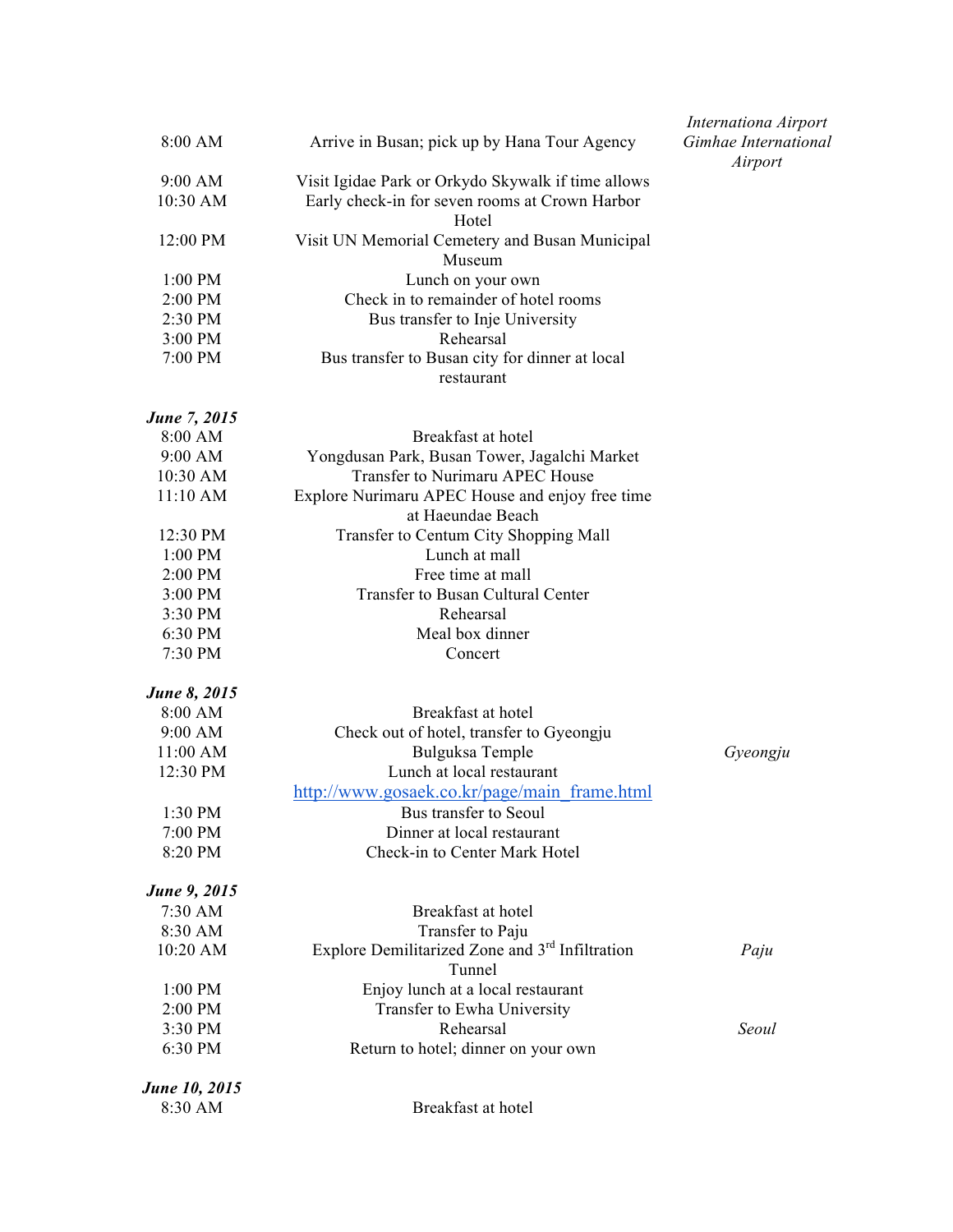| 9:30 AM              | Visit Gyeongbokgung Palace                                                               |  |  |  |
|----------------------|------------------------------------------------------------------------------------------|--|--|--|
| 11:00 AM             | Transfer to KIS Pangyo campus                                                            |  |  |  |
| 12:00 PM             | Concert/Presentation at KIS                                                              |  |  |  |
| 3:00 PM              | Transfer to Ewha University                                                              |  |  |  |
| 4:00 PM              | Rehearsal                                                                                |  |  |  |
| 7:00 PM              | Dinner at a local restaurant                                                             |  |  |  |
| 8:45 PM              | Return to hotel                                                                          |  |  |  |
| <b>June 11, 2015</b> |                                                                                          |  |  |  |
| 8:30 AM              | Breakfast at hotel                                                                       |  |  |  |
| 10:00 AM             | Visit Samcheong-dong, Myeong-dong, and                                                   |  |  |  |
|                      | Gwangjang Market (lunch on your own)                                                     |  |  |  |
| $2:00$ PM            | <b>Transfer to Seoul Arts Center</b>                                                     |  |  |  |
| 3:00 PM              | Rehearsal                                                                                |  |  |  |
| 6:00 PM              | Meal box dinner                                                                          |  |  |  |
| 8:00 PM              | Concert                                                                                  |  |  |  |
| <b>June 12, 2015</b> |                                                                                          |  |  |  |
| 8:00 AM (tentative)  | Breakfast at hotel                                                                       |  |  |  |
|                      | Full day Seoul tour (National Museum of Korea,                                           |  |  |  |
|                      | Hangang River Ferry, Namson Hanok Village, N                                             |  |  |  |
|                      | Seoul Tower)                                                                             |  |  |  |
|                      | Fairwell dinner at hotel                                                                 |  |  |  |
| June 13, 2015        |                                                                                          |  |  |  |
| 8:00 AM              | Breakfast at hotel                                                                       |  |  |  |
| 9:00 AM              | After breakfast, transfer to Incheon International                                       |  |  |  |
|                      | Airport                                                                                  |  |  |  |
| 1:35 PM              | Depart Seoul to Hong Kong on Cathay Pacific<br>Incheon International<br>CX439<br>Airport |  |  |  |
| 6:10 PM              | Depart Hong Kong to Boston on Cathay Pacific<br>Hong Kong<br>CX812                       |  |  |  |
| 9:40 PM              | <b>International Airport</b><br>Arrive in Boston<br><b>Boston Logan Airport</b>          |  |  |  |
|                      |                                                                                          |  |  |  |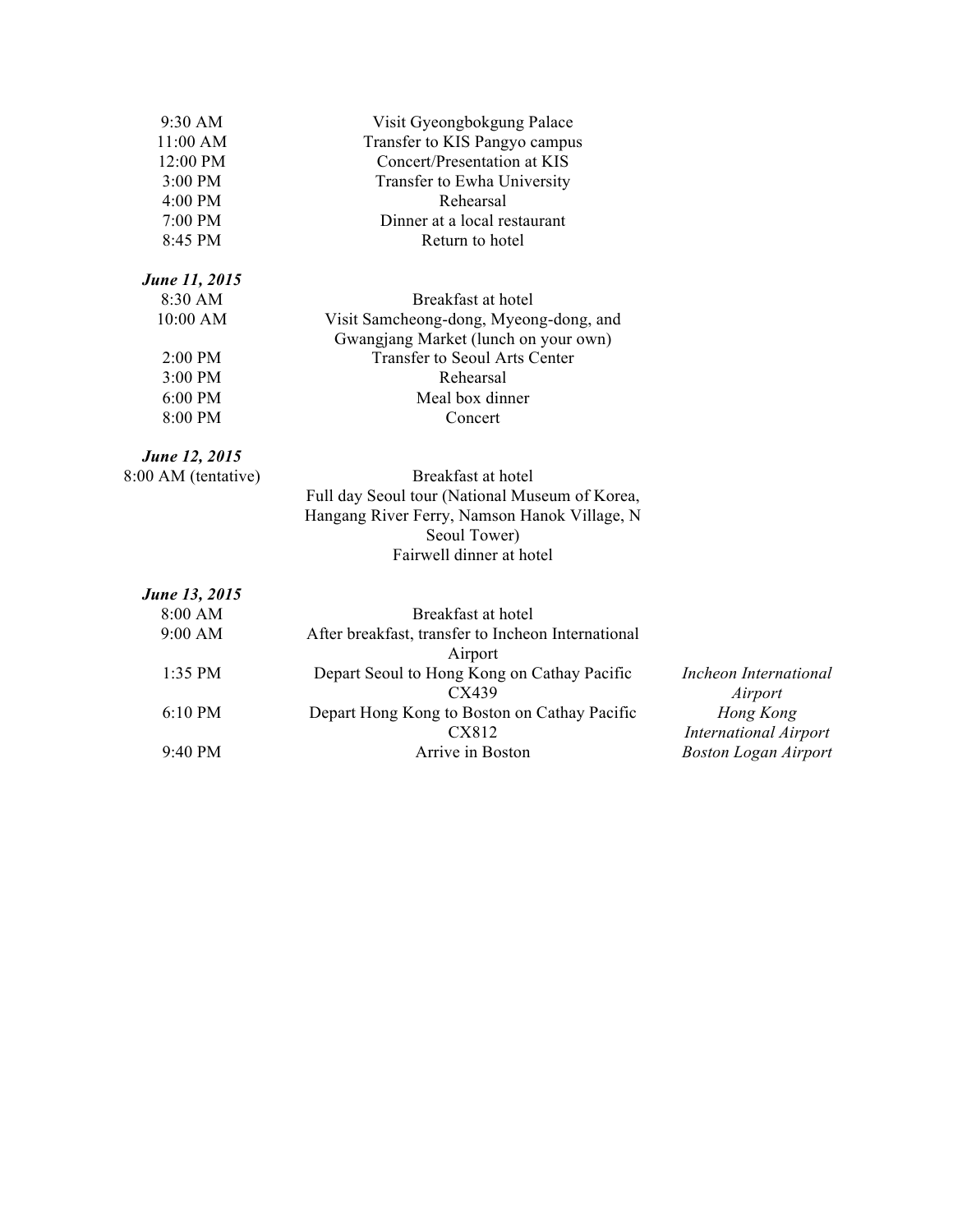## ITINERARY FOR 4 FLIGHTS FROM JFK:

(George Goodwin, Handong Park, Jennifer Kim, Aviva Hakanoglu)\* \*flights and itinerary subject to change depending on availability of Boston flight

May 31, 2015

4:00pm Depart Harvard Campus

6:35pm-8:07pm  $BOS \rightarrow$  JFK on flight AA1664

June 1, 2015

1:30am-5:15am  $JFK \rightarrow HKG$  on flight CX 845

7:45am-9:50am HKG→ MNL on CX 907

#### RETURN FLIGHTS

June 13, 2015

1:35pm-4:10pm ICN→ HKG on CX 439

6:10pm-9:40pm  $HKG \rightarrow BOS$  on CX 812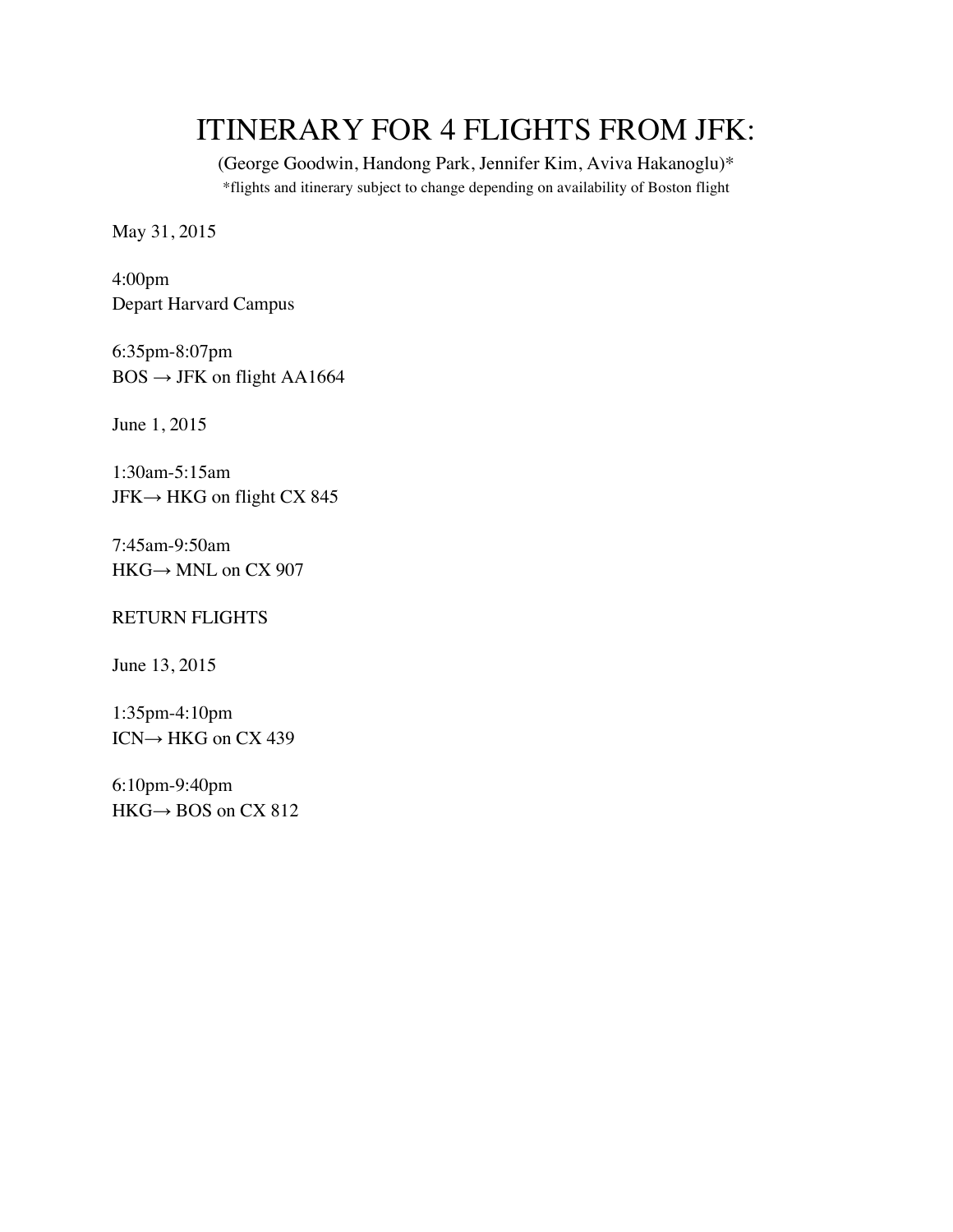#### TRAVEL TIPS FOR THE PHILIPPINES

Dress for the weather – hot! Light clothing is ideal year-round, and absolutely during the hot and dry months from March to May. Temperatures average from 78°F/25°C to 90°F/32°C. Mean humidity is at 77%.

Never leave home without your rain gear, umbrella, and heavy clothing during the rainy months from June to October as well as when setting out to the mountainous areas.

When shopping in a public market, it is perfectly acceptable to haggle for the cheapest price.

English is the most widely spoken next to Filipino/Tagalog,the national language. Learning the basic local phrases may come in handy. Over 111 local dialects are spoken in the country.

Comfortable yet sturdy footwear are best, as travelling the islands will often involve some walking.

When headed to the remote areas, come prepared with an insect repellant and even your own water in handy containers. Always have the island map with you.

Prepare to hop in a jeepney, tricycle, or pedicab–exotic modes of land transport that are the most commonly available for going around. Always bring loose change when taking public transport.

Know the transport schedules. Some destinations are only being serviced intermittently, not to mention extreme weather conditions that will affect these schedules.

Air-conditioned taxis should cost PhP30 on the meter. An extra PhP2 will be added for every 500 meters.

Casual clothing is acceptable inside churches and business offices. Dining establishments and hotels impose no dress code but shorts and slippers are deemed improper.

For formal occasions, the traditional Barong Tagalog, the Philippine national costume for men, is just as suitable as the suit-and-tie.

When travelling by car, be mindful of the number coding ordinance for vehicles that is being implemented strictly in selected cities.

Do not miss visiting during the summer, when there is a concentration of major festivals, celebrations, and events.

Adopt to local customs; accept local differences. The Filipinos are divided culturally into regions a total of 16, at present, each with its own distinct traits and traditions.

The Philippine monetary unit, the peso, is generally preferred for financial transactions. Money-changing shops are available in key cities and towns.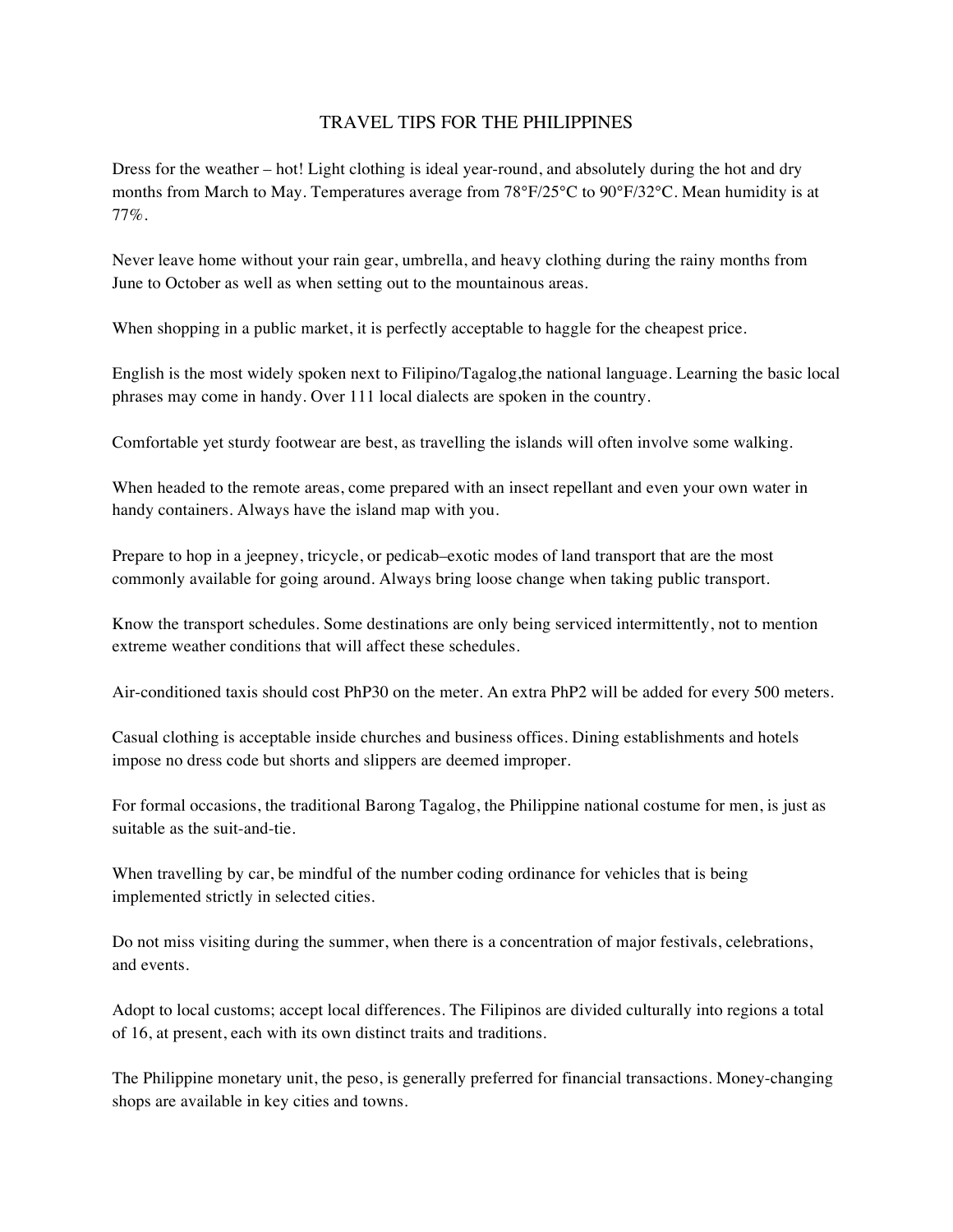Tipping is expected for many services. The standard amount is 10% of the total bill. Tipping is optional on bills that include a service charge, which is often 10% as well of the total bill.

Be sure to sample the endless variety of native delicacies and local cuisine, which differ in every region. The Philippines is made up of 7,107 different flavors that you will want to take home with you.

For tourist information and assistance, get in touch with the Department of Tourism and any of its accredited offices nationwide.

Antimalarial medication is not necessary for travel to Mindoro according to our contacts at the Stairway Foundation and bugspray will be provided on the island. Anyone who wishes to may bring medication and may leave it with Dr. Stein, the tour physician.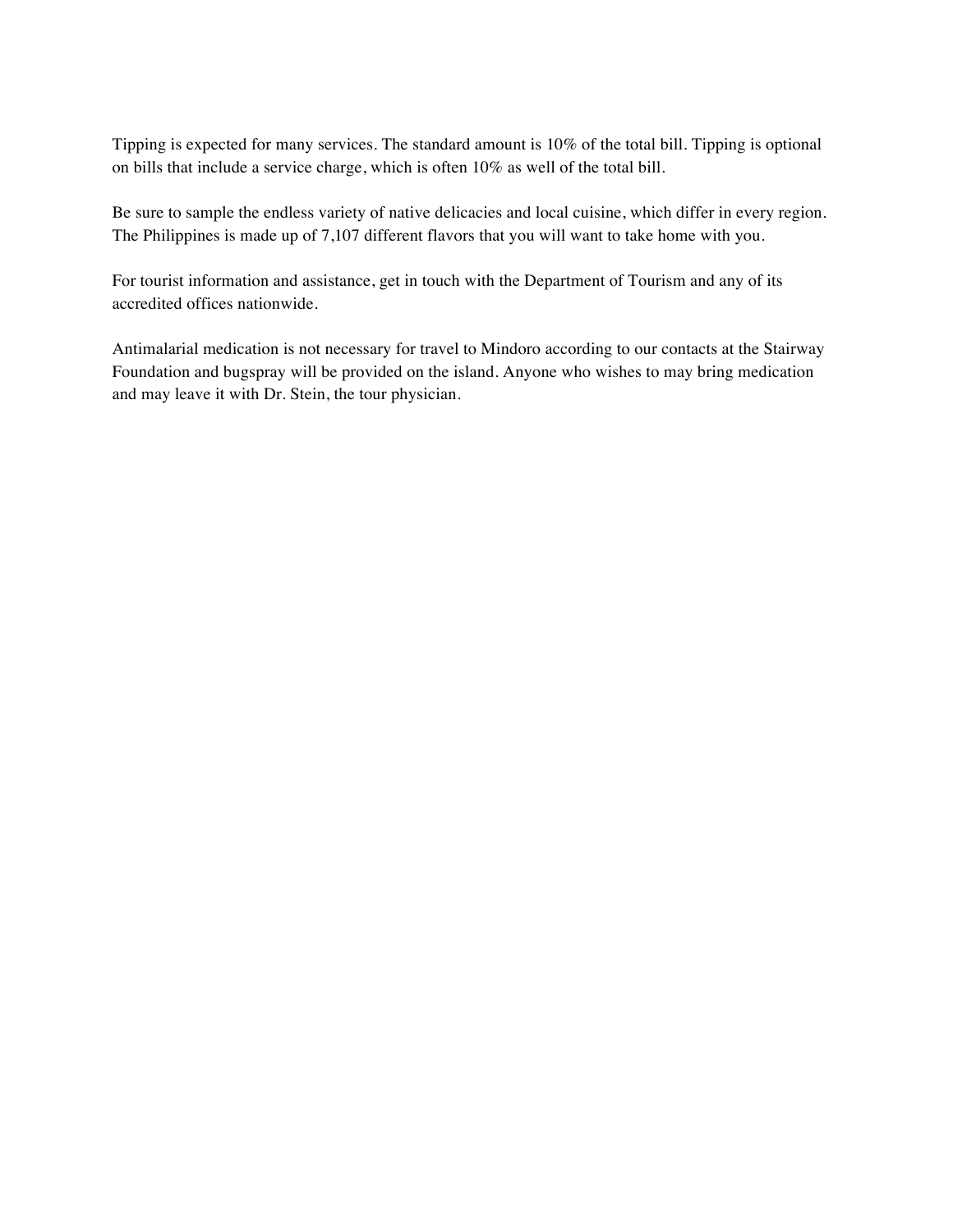#### HOTEL ROOMING ASSIGNMENTS

| <b>GIRLS</b>        | <b>BOYS</b>                          |  |
|---------------------|--------------------------------------|--|
| Aviva Hakanoglu     | Sasha Scolnik-Brower                 |  |
| Lee Ann Song        | Ari Korotkin                         |  |
| Dominique Kim       | Perry Choi                           |  |
| Jennifer Kim        | Joseph Park                          |  |
| Anes Sung           | George Goodwin                       |  |
| Annie Bishai        | Henry Shreffler                      |  |
| Consuelo Hylton     | Nat Goldberg                         |  |
| Lexi Smith          | Aaron Roper                          |  |
| NaYoung Yang        | Peter Chang                          |  |
| Anna Sato           | Max Hopkins                          |  |
| Elizabeth Letvin    | Anton Gillespie                      |  |
| <b>Marion Stein</b> | <b>Grant Hoechst</b>                 |  |
|                     | Gavin McDowell<br>John Austin        |  |
|                     | Albert Li<br>Grant Zhao              |  |
|                     | Fred Metzger<br>Nick Pascucci        |  |
|                     | <b>Brendan Pease</b><br>Handong Park |  |
|                     | Federico Cortese                     |  |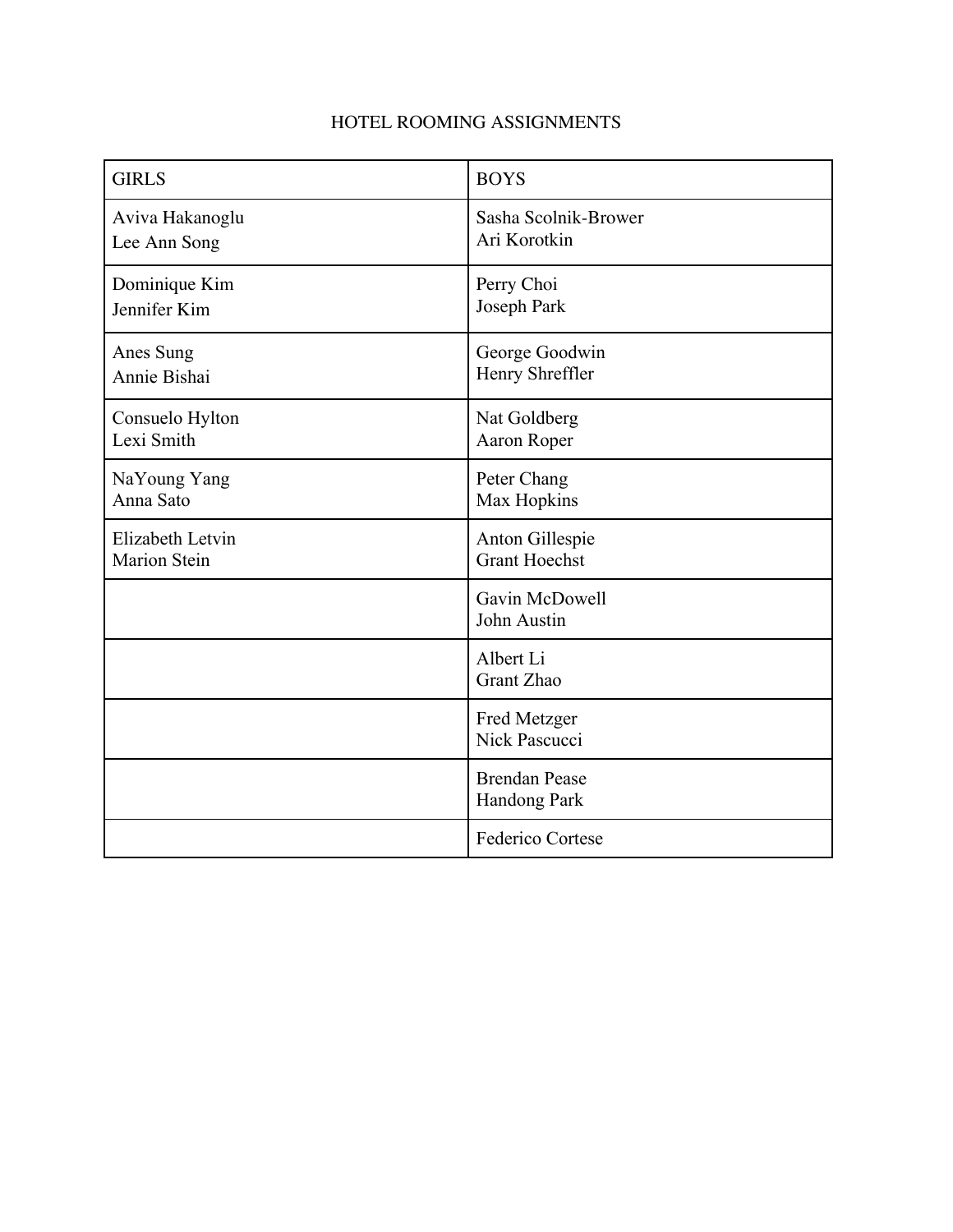#### **Accommodation Plan at Stairway Facilities on Mindoro Island June 1-3, 2015**

| <b>House</b>        | Room                    | Capacity       | Name               |
|---------------------|-------------------------|----------------|--------------------|
| <b>Yellow House</b> | $\mathbf{1}$            | 5              | 1. Aviva Hakanoglu |
|                     |                         |                | 2. Lee Ann Song    |
|                     |                         |                | 3. Dominique Kim   |
|                     |                         |                | 4. Anes Sung       |
|                     |                         |                | 5. Jennifer Kim    |
|                     |                         |                |                    |
|                     | $\boldsymbol{2}$        | $\overline{4}$ | 1. Anton Gillespie |
|                     |                         |                | 2. Ari Korotkin    |
|                     |                         |                | 3. Nate Goldberg   |
|                     |                         |                | 4. Brendan Pease   |
|                     |                         |                |                    |
|                     | $\mathbf{3}$            | $\overline{3}$ | 1. Annie Bishai    |
|                     |                         |                | 2. Consuelo Hylton |
|                     |                         |                | 3. Lexi Smith      |
|                     |                         |                |                    |
|                     | $\overline{\mathbf{4}}$ | $\overline{2}$ | 1. NaYoung Yang    |
|                     |                         |                | 2. Anna Sato       |
|                     |                         |                |                    |
|                     | 5                       | 5              | 1. Nick Pascucci   |
|                     |                         |                | 2. Joseph Park     |
|                     |                         |                | 3. Grant Hoechst   |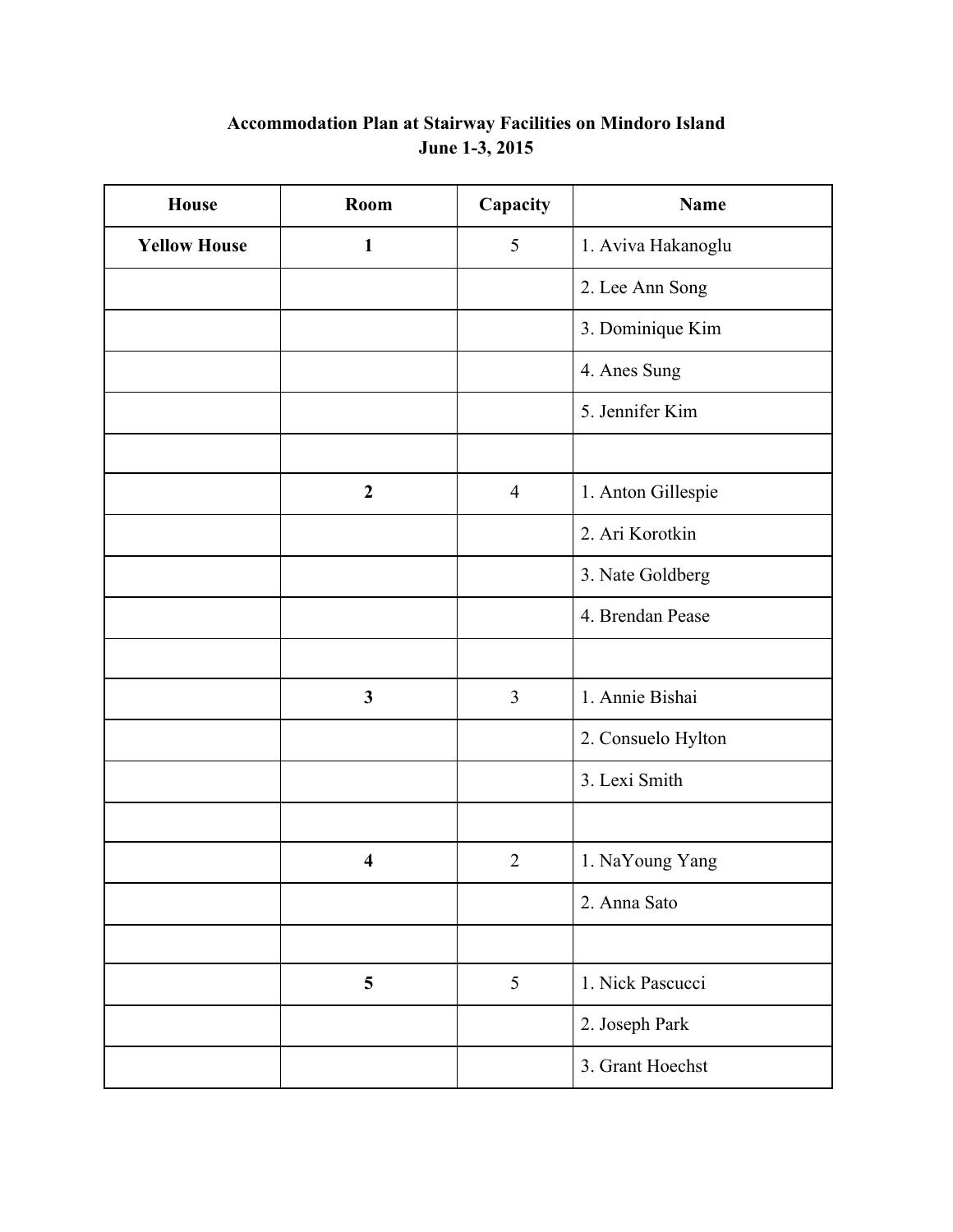|                     |    |                | 4. Sasha Scolnik-Brower |
|---------------------|----|----------------|-------------------------|
|                     |    |                | 5. Perry Choi           |
|                     |    |                |                         |
|                     | 6  | $\overline{4}$ | 1. George Goodwin       |
|                     |    |                | 2. Henry Shreffler      |
|                     |    |                | 3. Fred Metzger         |
|                     |    |                | 4. Aaron Roper          |
|                     |    |                |                         |
| <b>Orange House</b> | 11 | $\overline{2}$ | 1. Marion Stein         |
|                     |    |                | 2. Elizabeth Letvin     |
|                     |    |                |                         |
|                     | 12 | $\overline{4}$ | 1. Max Hopkins          |
|                     |    |                | 2. Peter Chang          |
|                     |    |                | 3. Albert Li            |
|                     |    |                | 4. Grant Zhao           |
|                     |    |                |                         |
|                     | 13 | $\overline{3}$ | 1. Gavin McDowell       |
|                     |    |                | 2. John Austin          |
|                     |    |                | 3. Handong Park         |